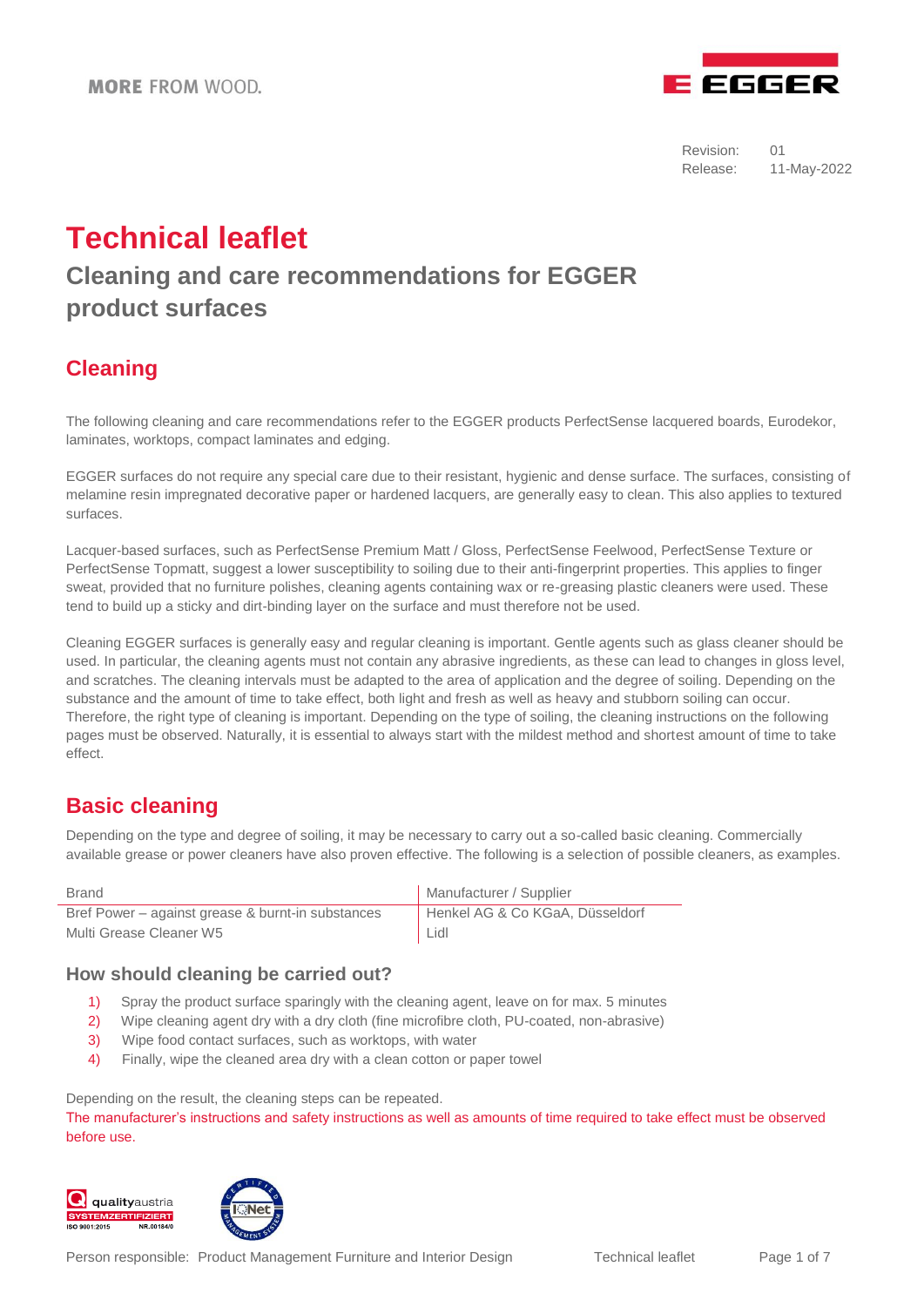### **MORE FROM WOOD**



Revision: 01 Release: 11-May-2022

### **Use**

As a general rule, soiling and spilled substances such as tea, coffee and wine, etc., should be cleaned up immediately, because the longer the amount of time to take effect, the more cleaning effort is required. In daily use, the following instructions must be observed:



In general, surfaces should not be used as cutting surfaces, given that knife cuts leave cut marks even on resistant surfaces. Always use a chopping board.



Putting hot items such as pots and pans on the surface directly from the hob or out of the oven must be avoided, because the gloss level may change or surface damage may occur depending on the heat level. Always use heat protection.



Spilled liquids should always be cleaned up immediately, because longer exposure times of certain substances may affect the gloss level of the surfaces. Especially in the areas around cut-outs and joints, spilled liquids should always be cleaned up quickly and thoroughly.

#### **General information**

These recommendations apply equally to all EGGER melamine and lacquer surfaces. In connection with dark uni colours as well as dark wood reproductions, it should be noted that usual traces of use are visually more noticeable here than on light decors. However, the traces of use that appear are not a qualitative impairment of the surface.

For EGGER melamine and lacquer surfaces, cleaning with a soft cloth is important or the cleaning cloth used should be as damp as possible. Cloths that are too rough and cleaning sponges or melamine sponges with rough sides may produce gloss marks or shine on the surface if rubbed or scrubbed too intensively, which means damage and may not be removable. In the case of particularly deep textures, cleaning can be carried out without any problems if the instructions given are followed. The cleaning should be carried out in the direction of the surface texture.

### **Other important notes at a glance:**

- **During the service life, EGGER surfaces must be cleaned regularly.**
- The use of maintenance products is generally unnecessary.
- Do not use abrasive and scouring agents (e.g. scouring powder, steel wool) for cleaning.
- Do not use polishes, waxes, furniture cleaners, re-greasing plastic cleaners and bleach.
- Do not use cleaning agents that contain strong acids or strongly acidic salts. Examples are descalers based on formic acid and aminosulphonic acid, drain cleaners, hydrochloric acid, silver polish or oven cleaners.
- When cleaning with solvents: Observe the accident prevention regulations. Open the windows. No naked flames.
- Cleaning with a steam cleaner is not recommended.
- Attention: For the edging, make sure that the cleaning agents are removed immediately after application, otherwise stress cracks or stress whitening may occur.
- Substances containing solvents should only be used in highly diluted form when cleaning edges.
- Streaks are usually caused by cleaning with organic solvents, the use of cold water and repeatedly used cloths or shammy leather. In order to carry out all cleaning without shading or streaks, it is recommended to dry the surface with the help of a microfibre cloth after rinsing with warm water.
- Remove grease residues within the shortest possible time, at the latest after 48 hours, because the surface may become damaged if it takes too long to clean the surface.

EGGER product surfaces comply with the high EGGER quality standard as well as the applicable standards and regulations and are tested for all relevant quality requirements. Please refer to the respective technical data sheets for quality requirements.





Person responsible: Product Management Furniture and Interior Design Technical leaflet Page 2 of 7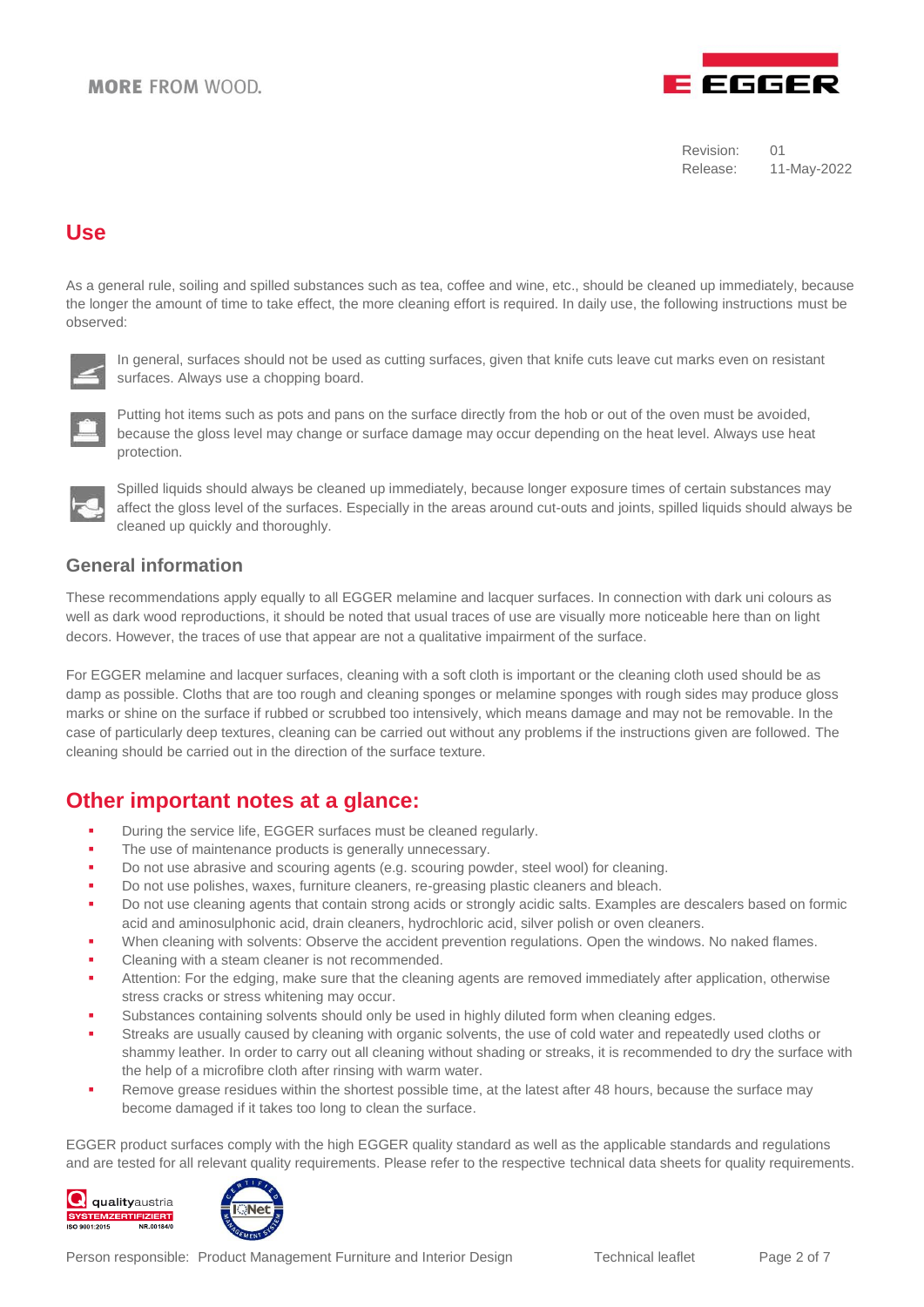

The following cleaning instructions cannot be applied equally to every EGGER surface. In order to be able to assign the applicable statements to the individual products, these product images are used:













PerfectSense Eurodekor Laminate Worktop Compact laminate Edging





| 1. Dust, dirt, dust/grease mixture, pencil, chalk, coffee, tea, fruit juices, sugar solutions, fingerprints, felt-tip pen, grease, oil, |
|-----------------------------------------------------------------------------------------------------------------------------------------|
|                                                                                                                                         |
| 3. Wax residues (candles, mould release agents for presses), wax crayon, lipstick, shoe polish, floor polish, wax polish 4              |
|                                                                                                                                         |
|                                                                                                                                         |
|                                                                                                                                         |
|                                                                                                                                         |
|                                                                                                                                         |
|                                                                                                                                         |
|                                                                                                                                         |

# <span id="page-2-0"></span>**1. Dust, dirt, dust/grease mixture, pencil, chalk, coffee, tea, fruit juices, sugar solutions, fingerprints, felt-tip pen, grease, oil, ballpoint pens, rubber**



### **1.1. Light, fresh soiling**

Use soft and clean paper wipes (dry or damp) or a sponge. If cleaning with a damp cloth, wipe dry afterwards.

### **1.2. Normal soiling that requires a longer time to take effect**

Use clean warm water, clean rags or cloths, a soft sponge or a soft brush (e.g. a nylon brush). Usual cleaning agents without abrasive ingredients are suitable, also washing powder (especially heavy-duty detergent), soft soap or curd soap. Firstly, lather up with the cleaning agent solution, depending on the degree of soiling, allow to take effect, then rinse with pure water or glass cleaner. Rinse several times if necessary. Remove cleaning agent completely to avoid streaks. Wipe the surface dry with an absorbent microfibre cloth, clean rags or paper wipes, and change rags or paper wipes frequently.

# <span id="page-2-1"></span>**2. Limescale residues, limescale edges (water marks), rust**



### **2.1. Light, fresh soiling**

Use soft and clean paper wipes (dry or damp) or a sponge. If cleaning with a damp cloth, wipe dry afterwards.





Person responsible: Product Management Furniture and Interior Design Technical leaflet Page 3 of 7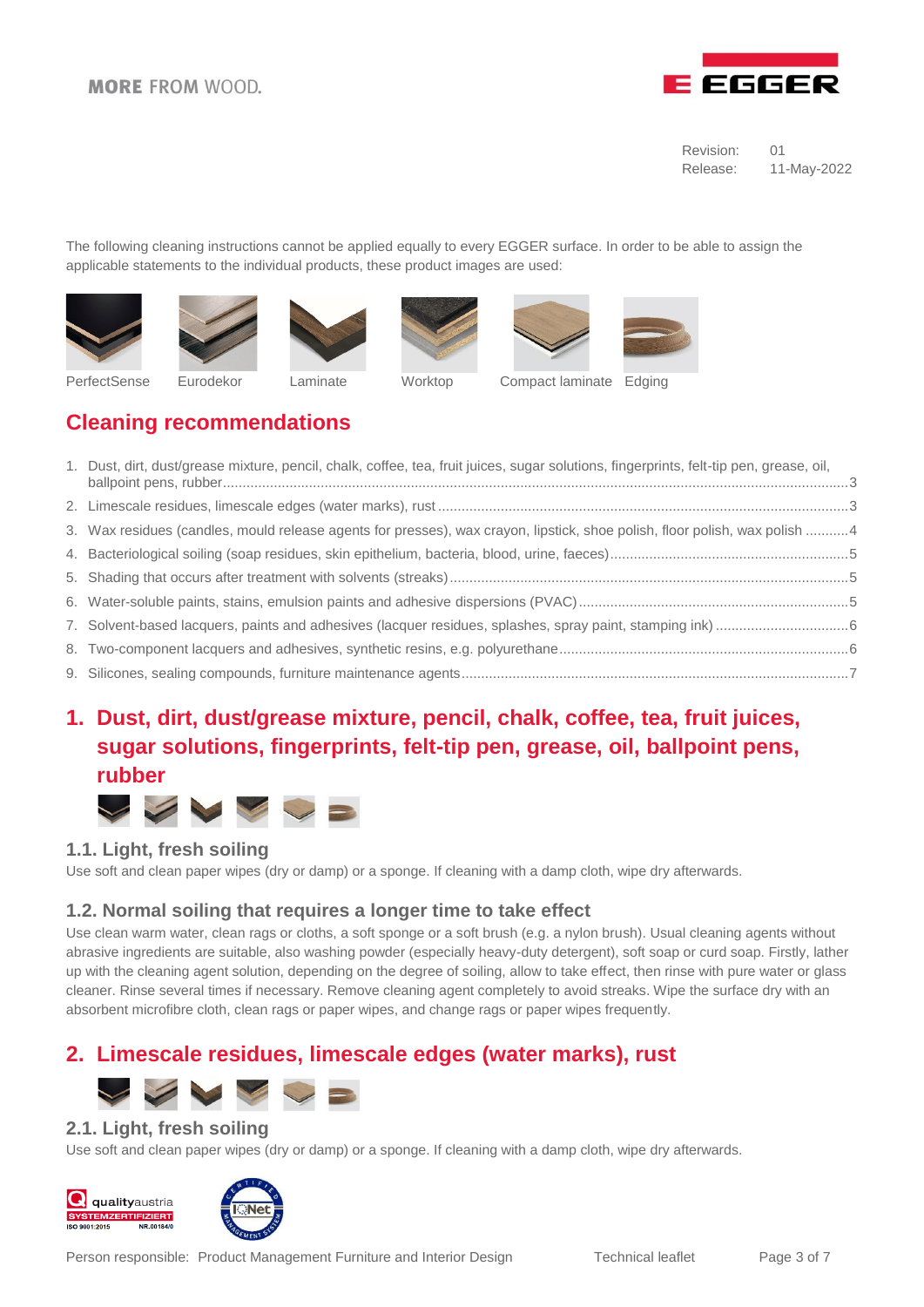

### **2.2. Normal soiling that requires a longer time to take effect**

Use clean warm water, clean rags or cloths, a soft sponge or a soft brush (e.g. a nylon brush). Usual cleaning agents without abrasive ingredients are suitable, also washing powder (especially heavy-duty detergent), soft soap or curd soap. Firstly, lather up with the cleaning agent solution, depending on the degree of soiling, allow to take effect, then rinse with pure water or glass cleaner. Rinse several times if necessary. Remove cleaning agent completely to avoid streaks. Wipe the surface dry with an absorbent microfibre cloth, clean rags or paper wipes, and change rags or paper wipes frequently.

### **2.3. Heavy, stubborn soiling and old stains**



Use detergent or a paste made from washing powder and water, and leave it to soak overnight. Liquid cleaning agents with the finest polishing chalk or mild bleaching agents are also suitable. However, they should only be used occasionally and should not be used on high-gloss surfaces. In the case of particularly firmly adhering limescale contamination, a ten percent acetic or citric acid can be used for a short time. Then rinse with pure water or glass cleaner. Remove cleaning agent completely to avoid streaks. Wipe the surface dry with an absorbent microfibre cloth, clean rags or paper wipes, and change rags or paper wipes frequently.

### <span id="page-3-0"></span>**3. Wax residues (candles, mould release agents for presses), wax crayon, lipstick, shoe polish, floor polish, wax polish**



### **3.1. Light, fresh soiling**

Use soft and clean paper wipes (dry or damp) or a sponge. If cleaning with a damp cloth, wipe dry afterwards.

### **3.2. Normal soiling that requires a longer time to take effect**

First remove paraffin or wax residues mechanically. Caution: Avoid scratches. It is recommended to use a plastic or wooden spatula. Iron off the remains with blotting paper. For subsequent cleaning, use clean warm water, clean rags or cloths, a soft sponge or a soft brush (e.g. a nylon brush). Usual cleaning agents without abrasive ingredients are suitable, also washing powder (especially heavy-duty detergent), soft soap or curd soap. Firstly, lather up with the cleaning agent solution, depending on the degree of soiling, allow to take effect, then rinse with pure water or glass cleaner. Rinse several times if necessary. Remove cleaning agent completely to avoid streaks. Wipe the surface dry with an absorbent microfibre cloth, clean rags or paper wipes, and change rags or paper wipes frequently.

### **3.3. Heavy, stubborn soiling and old stains**



Use detergent or a paste made from washing powder and water, and leave it to soak overnight. Liquid cleaning agents with the finest polishing chalk or mild bleaching agents are also suitable. However, they should only be used occasionally and should not be used on high-gloss surfaces. If the soiling has not been removed with the cleaning agent solution, it can be reworked with an organic solvent, e.g. acetone, methylated spirits, benzine or nail polish remover. Then rinse with pure water or glass cleaner. Remove cleaning agent completely to avoid streaks. Wipe the surface dry with an absorbent microfibre cloth, clean rags or paper wipes, and change rags or paper wipes frequently.



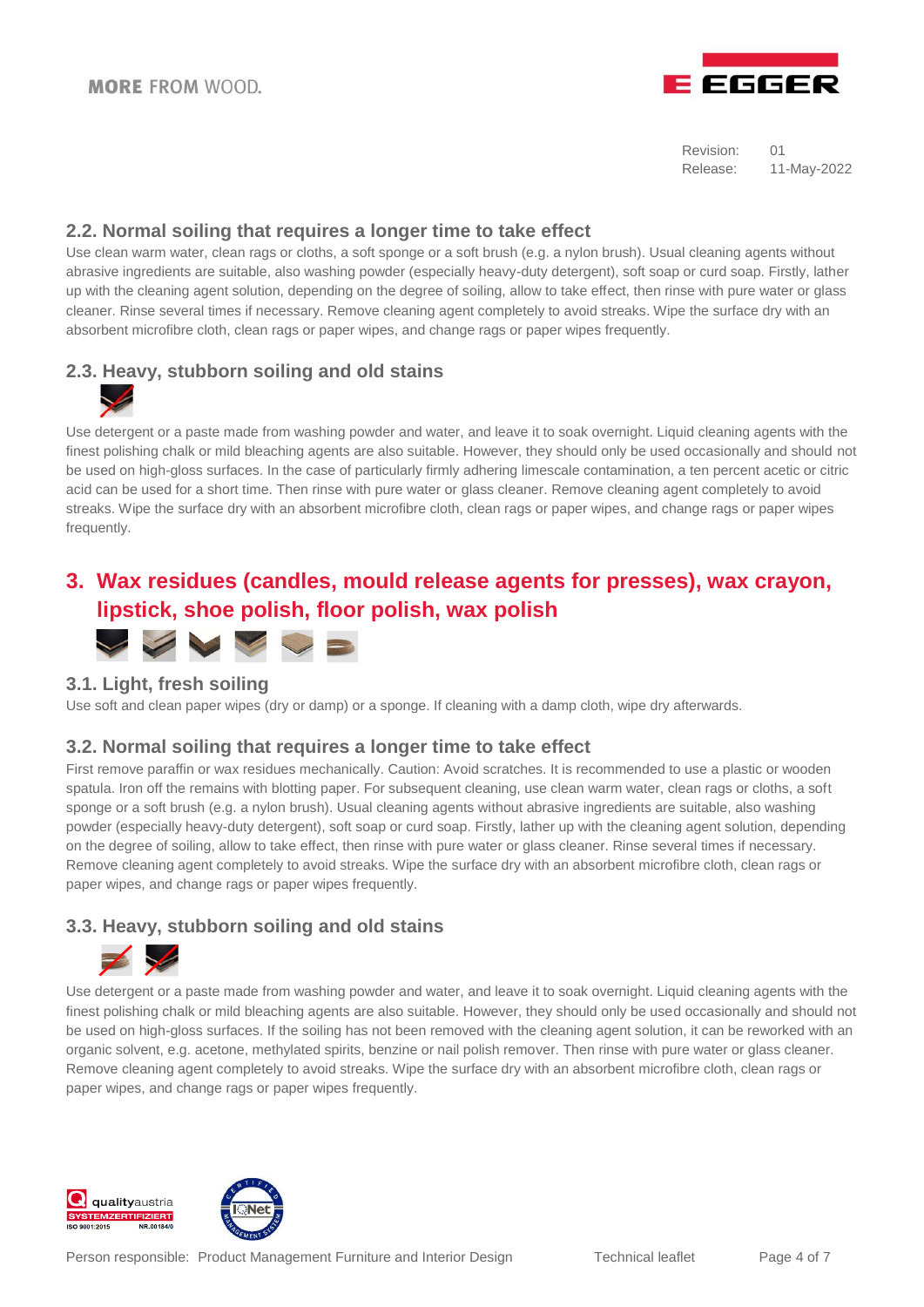

# <span id="page-4-0"></span>**4. Bacteriological soiling (soap residues, skin epithelium, bacteria, blood, urine, faeces)**



### **4.1. Light, fresh soiling**

Use soft and clean paper wipes (dry or damp) or a sponge. If cleaning with a damp cloth, wipe dry afterwards. Additional treatment with disinfectant according to the relevant regulations.

### **4.2. Normal soiling that requires a longer time to take effect**

Use clean warm water, clean rags or cloths, a soft sponge or a soft brush (e.g. a nylon brush). Usual cleaning agents without abrasive ingredients are suitable, also washing powder (especially heavy-duty detergent), soft soap or curd soap. Firstly, lather up with the cleaning agent solution, depending on the degree of soiling, allow to take effect, then rinse with pure water or glass cleaner. Rinse several times if necessary. Remove cleaning agent completely to avoid streaks. Wipe the surface dry with an absorbent microfibre cloth, clean rags or paper wipes, and change rags or paper wipes frequently. Additional treatment with disinfectant according to the relevant regulations.

### **4.3. Heavy, stubborn soiling and old stains**



Use detergent or a paste made from washing powder and water, and leave it to soak overnight. Liquid cleaning agents with the finest polishing chalk or mild bleaching agents are also suitable. However, they should only be used occasionally and should not be used on high-gloss surfaces. Then rinse with pure water or glass cleaner. Remove cleaning agent completely to avoid streaks. Wipe the surface dry with an absorbent microfibre cloth, clean rags or paper wipes, and change rags or paper wipes frequently. Additional treatment with disinfectant according to the relevant regulations.

### <span id="page-4-1"></span>**5. Shading that occurs after treatment with solvents (streaks)**



### **5.1. Light, fresh soiling**

Use soft and clean paper wipes (dry or damp) or a sponge. If cleaning with a damp cloth, wipe dry afterwards. Additional treatment with disinfectant according to the relevant regulations.

# <span id="page-4-2"></span>**6. Water-soluble paints, stains, emulsion paints and adhesive dispersions (PVAC)**



### **6.1. Light, fresh soiling**

Use soft and clean paper wipes (dry or damp) or a sponge. If cleaning with a damp cloth, wipe dry afterwards.

### **6.2. Normal soiling that requires a longer time to take effect**







Person responsible: Product Management Furniture and Interior Design Technical leaflet Page 5 of 7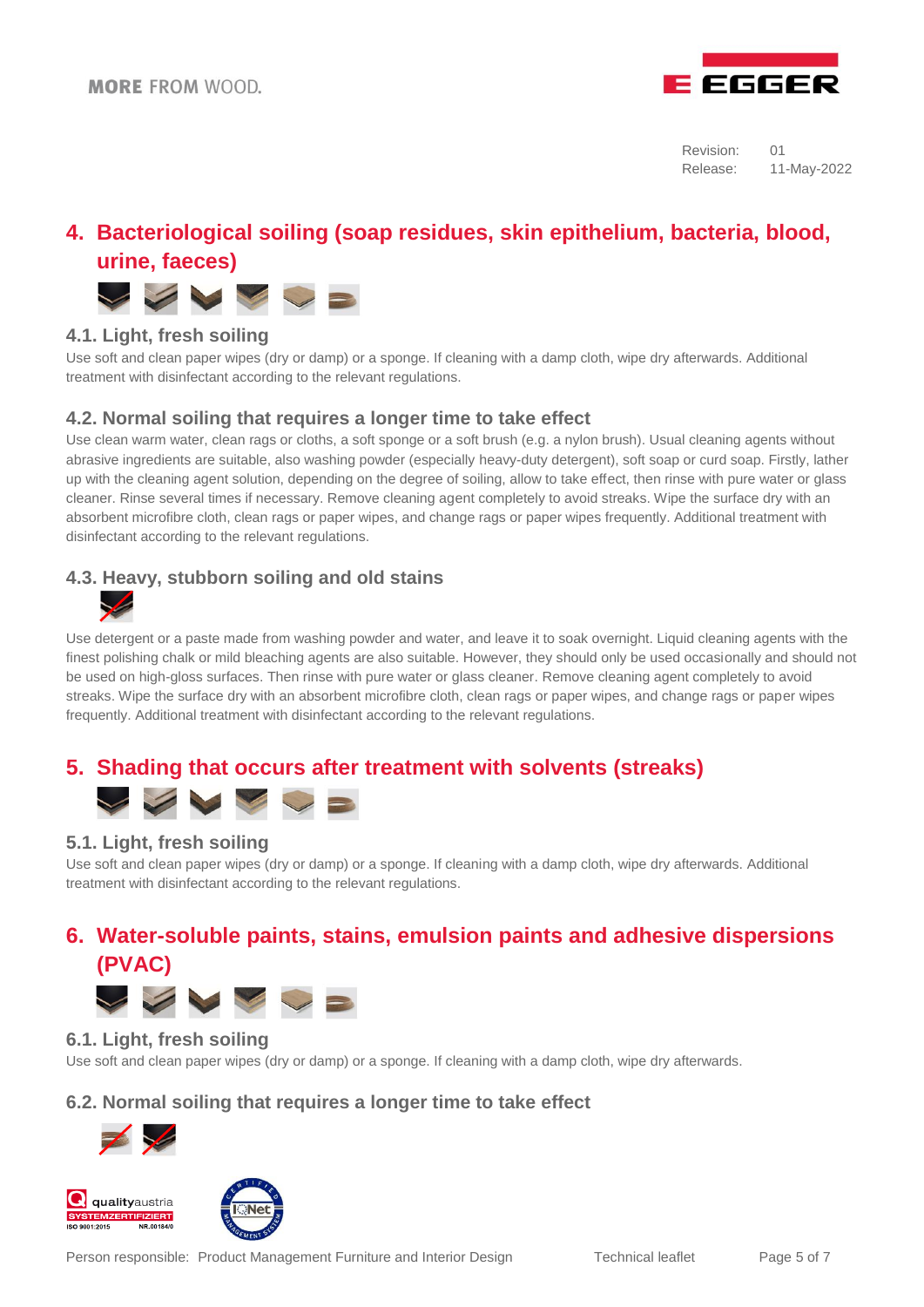

Use clean warm water, clean rags or cloths, a soft sponge or a soft brush (e.g. a nylon brush). Usual cleaning agents without abrasive ingredients are suitable, also washing powder (especially heavy-duty detergent), soft soap or curd soap. Firstly, lather up with the cleaning agent solution, depending on the degree of soiling, allow to take effect, then rinse with pure water or glass cleaner. Rinse several times if necessary. If the soiling has not been removed with the cleaning agent solution, it can be reworked with an organic solvent, e.g. acetone, methylated spirits, benzine or nail polish remover. Remove cleaning agent completely to avoid streaks. Wipe the surface dry with an absorbent microfibre cloth, clean rags or paper wipes, and change rags or paper wipes frequently.

### **6.3. Heavy, stubborn soiling and old stains**



Soften with water or an organic solvent, then peel or pull off. Special cleaning agents must be used for modified adhesives with higher water resistance. Then rinse with pure water or glass cleaner. Remove cleaning agent completely to avoid streaks. Wipe the surface dry with an absorbent microfibre cloth, clean rags or paper wipes, and change rags or paper wipes frequently.

# <span id="page-5-0"></span>**7. Solvent-based lacquers, paints and adhesives (lacquer residues, splashes, spray paint, stamping ink)**  Service of

Prior to the serial processing of adhesives and lacquers, it is recommended to obtain advice from the manufacturer on the removal of possible production-related soiling and on suitable cleaning agents.

#### **7.1. Light, fresh soiling and normal soiling that requires a longer time to take effect**

Remove the soiling immediately with an organic solvent, e.g. acetone, methylated spirits, benzine or nail polish remover. Then rinse with pure water or glass cleaner. Remove cleaning agent completely to avoid streaks. Wipe the surface dry with an absorbent microfibre cloth, clean rags or paper wipes, and change rags or paper wipes frequently.

### **7.2. Heavy, stubborn soiling and old stains**

Soften with water or an organic solvent, then peel or pull off. Special cleaning agents must be used for modified adhesives with higher water resistance. Dye residues can occasionally be removed mechanically after they have dried. Graffiti requires special cleaning. Then rinse with pure water, glass cleaner. Remove cleaning agent completely to avoid streaks. Wipe the surface dry with an absorbent microfibre cloth, clean rags or paper wipes, and change rags or paper wipes frequently.

# **8. Two-component lacquers and adhesives, synthetic resins, e.g.**

<span id="page-5-1"></span>

Prior to the serial processing of adhesives and lacquers, it is recommended to obtain advice from the manufacturer on the removal of possible production-related soiling and on suitable cleaning agents.

### **8.1. Light, fresh soiling**

Cleaning is only possible before curing. Therefore, remove the soiling immediately with water or an organic solvent. Then rinse with pure water or glass cleaner. Remove cleaning agent completely to avoid streaks. Wipe the surface dry with an absorbent microfibre cloth, clean rags or paper wipes, and change rags or paper wipes frequently.